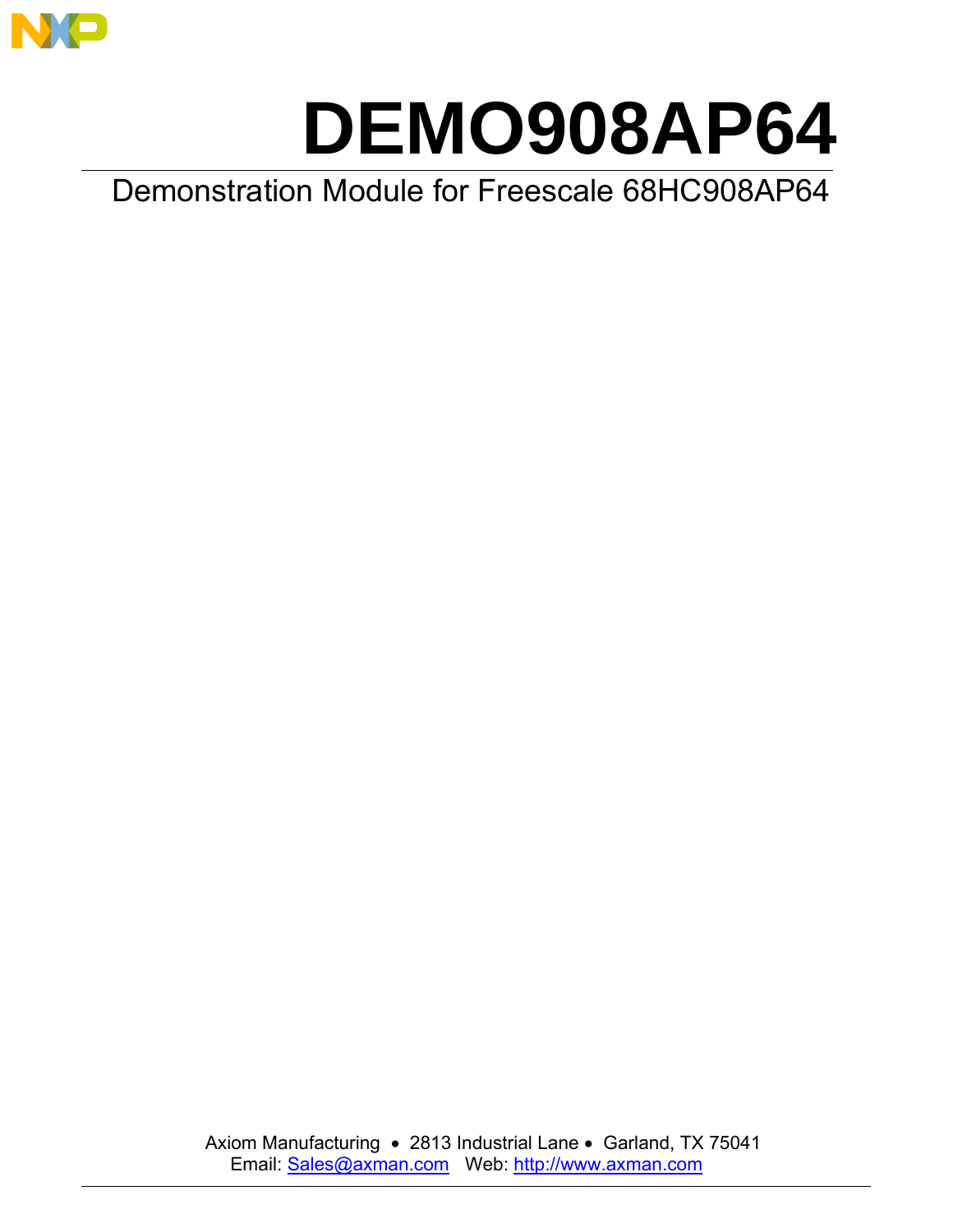

# **CONTENTS**

| <b>OPERATION.</b> |  |
|-------------------|--|
|                   |  |
|                   |  |
|                   |  |
|                   |  |
|                   |  |
|                   |  |
|                   |  |
|                   |  |
|                   |  |
|                   |  |
|                   |  |
|                   |  |
|                   |  |
|                   |  |
|                   |  |
|                   |  |
|                   |  |
|                   |  |
|                   |  |
|                   |  |
|                   |  |
|                   |  |
|                   |  |
|                   |  |
|                   |  |
|                   |  |
|                   |  |
|                   |  |
|                   |  |
|                   |  |
|                   |  |
|                   |  |
|                   |  |
| <b>APPENDIX C</b> |  |
|                   |  |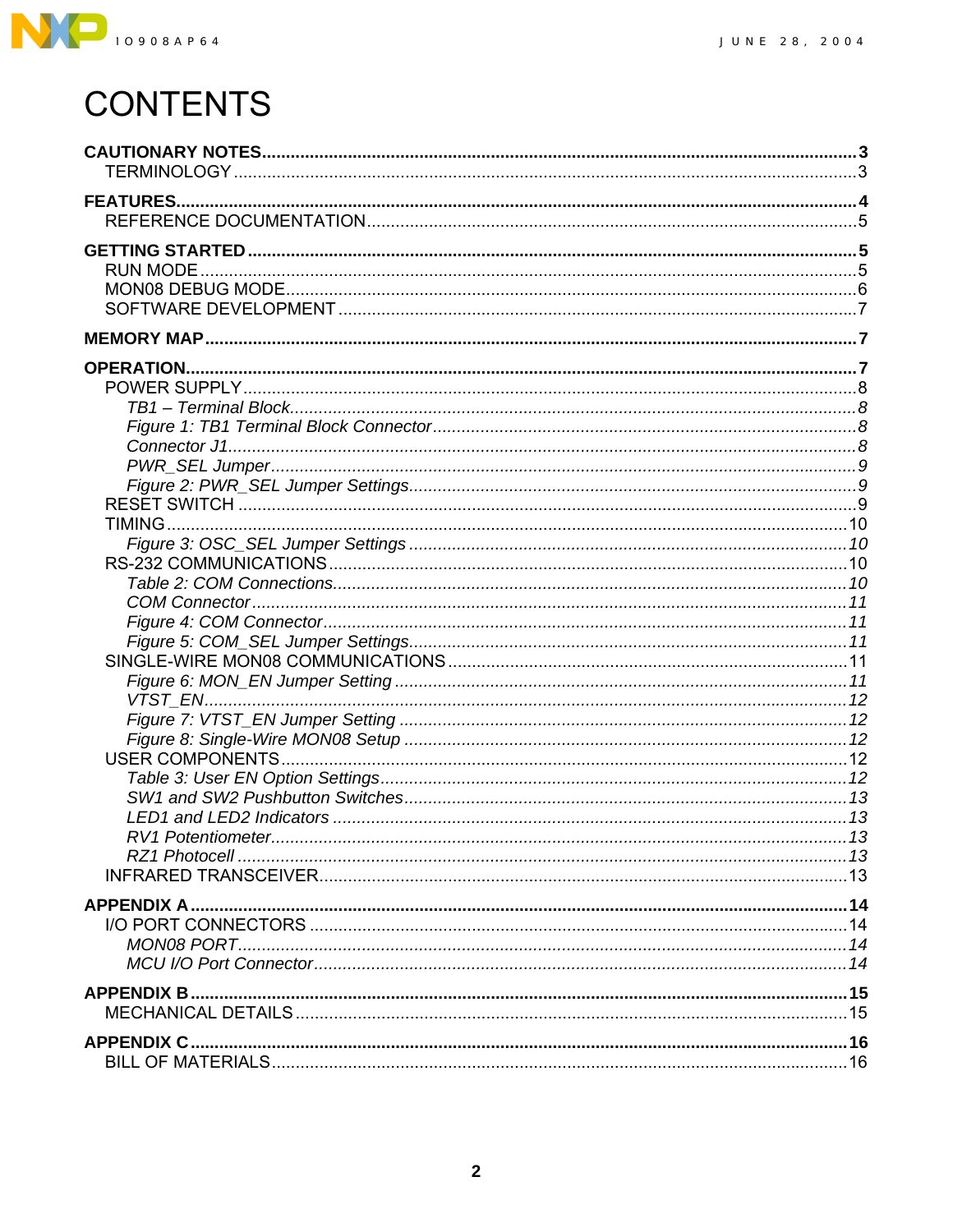

# <span id="page-2-0"></span>**CAUTIONARY NOTES**

- 1) Electrostatic Discharge (ESD) prevention measures should be used when handling this product. ESD damage is not a warranty repair item.
- 2) Axiom Manufacturing does not assume any liability arising out of the application or use of any product or circuit described herein; neither does it convey any license under patent rights or the rights of others.
- 3) EMC Information on the DEMO908AP64 module:
	- a) This product as shipped from the factory with associated power supplies and cables, has been verified to meet with requirements the FCC as a **CLASS A** product.
	- b) This product is designed and intended for use as a development platform for hardware or software in an educational or professional laboratory.
	- c) In a domestic environment, this product may cause radio interference in which case the user may be required to take adequate prevention measures.
	- d) Attaching additional wiring to this product or modifying the products operation from the factory default as shipped may effect its performance and cause interference with other apparatus in the immediate vicinity. If such interference is detected, suitable mitigating measures should be taken.

# <span id="page-2-1"></span>**TERMINOLOGY**

This development module uses option selection jumpers. A jumper is a plastic shunt that connects 2 terminals electrically. Terminology for application of the option jumpers is as follows:

Jumper on, in, or installed - jumper is installed such that 2 pins are connected together.

Jumper off, out, or idle - jumper is installed on 1 pin only. It is recommended that jumpers be idled by installing on 1 pin so they will not be lost.

Cut-Trace  $-$  a circuit trace connection between component pads. The circuit trace may be cut using a knife to break the default connection. To reconnect the circuit, simply install a suitably sized 0-ohm resistor or attach a wire across the pads.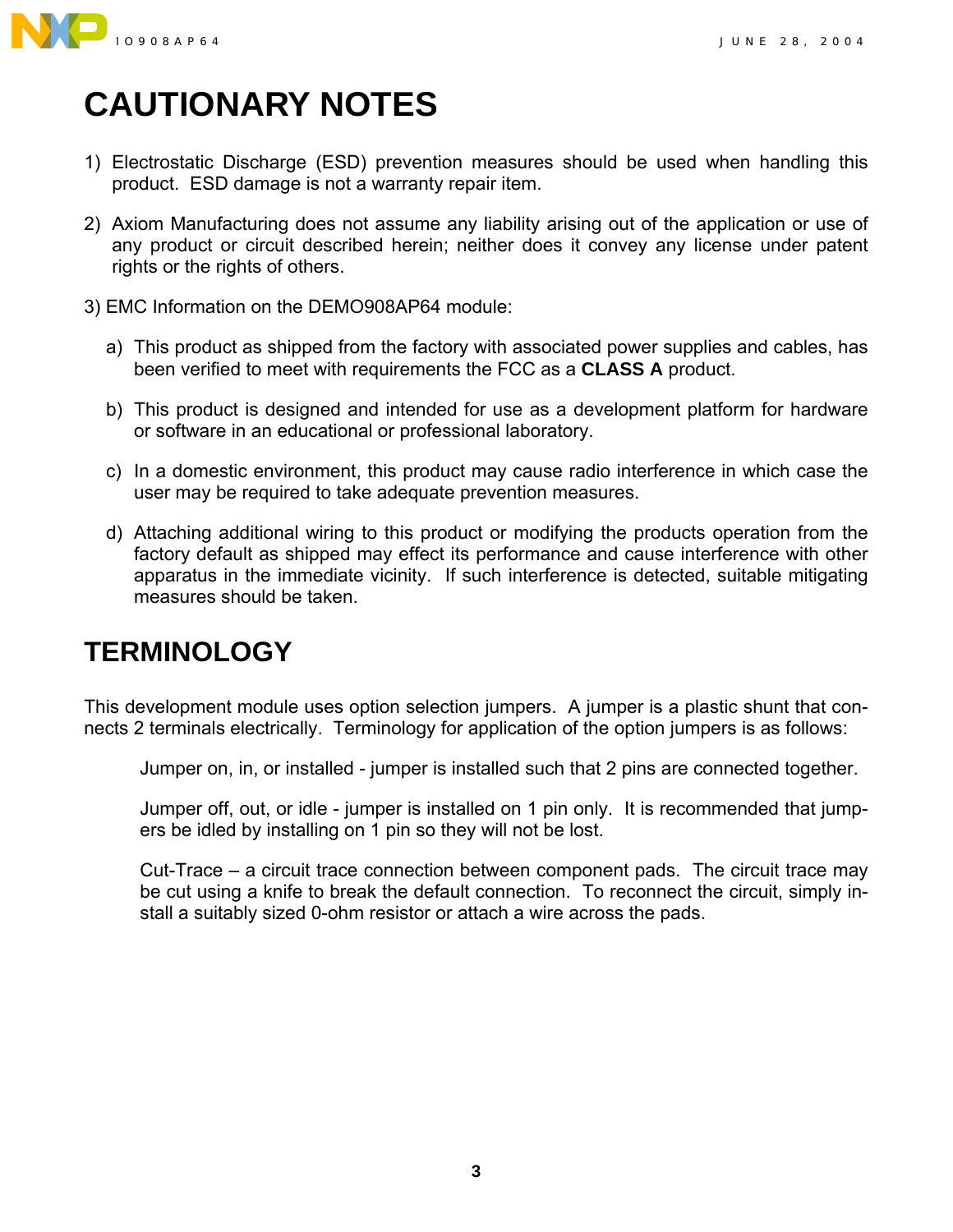

# <span id="page-3-0"></span>**FEATURES**

The DEMO908AP64 is an evaluation or demonstration module for the 68HC908AP64 microcontroller. Development of applications is quick and easy with the included wall plug, DB9 serial cable, sample software tools, and examples. The MON08 port is provided for development tool application and is compatible with HC08 monitor interface cables and software. The module provides options to allow MON08 access through the COM port also. A 40-pin MCU I/O connector (J1) allows interfacing the DEMO908AP64 module to external connections.

#### **Features:**

- ♦ 68HC908AP64 CPU
	- 60K Byte Flash
	- ♦ 2K Bytes Ram
	- ♦ 40 I/O lines (44-pin package)
	- ♦ 2 Channel Timer/PWM, 16 bit
	- ♦ SCI and SPI Communications Ports
	- ♦ 12 Key Board Wake-up Ports
	- ♦ IrDA Serial Port
	- ♦ Analog Comparator, R/R
	- ♦ 8Mhz Internal Bus Operation
	- ◆ 8 High Current Pins
- ♦ Power Input Selection Jumper - Optional power input from Connector J1 - Optional power output through Connector J1
- ♦ 32.768KHz Crystal or 9.8304MHz Clock
- Regulated +5V power supply
- RS-232 COM Serial Port w/ DB9 Connector
- Optional MON08 Interface through COM Port
- Full-duplex IrDA Interface, low speed
- User Components Provided
	- 3 Push Switches; 2 User, 1 Reset
	- 3 LED Indicators; 2 User, 1 +3.3V
- Option Jumpers
	- ♦ 6 User Component Enables
	- 2 Power Select
	- $\triangleleft$  1 OSC\_SEL
	- $\div$  1 COM SEL
	- $\triangleleft$  1 MON EN
	- $\bullet$  1 VTST\_EN
- Connectors
	- ♦ 40-pin MCU I/O Connector, stack through type
	- ♦ 2-Position, Screw-type, Power Input Terminal Block
	- MON08 Debug Cable Header
	- DB9 Serial COM Connector
- Supplied with DB9 Serial Cable, Documentation (CD), and Manual.

#### **Specifications:**

Module Size  $2.2$ <sup>"</sup>  $\times$   $3.1$ " Power Input: +6 to +16VDC, 9VDC typical

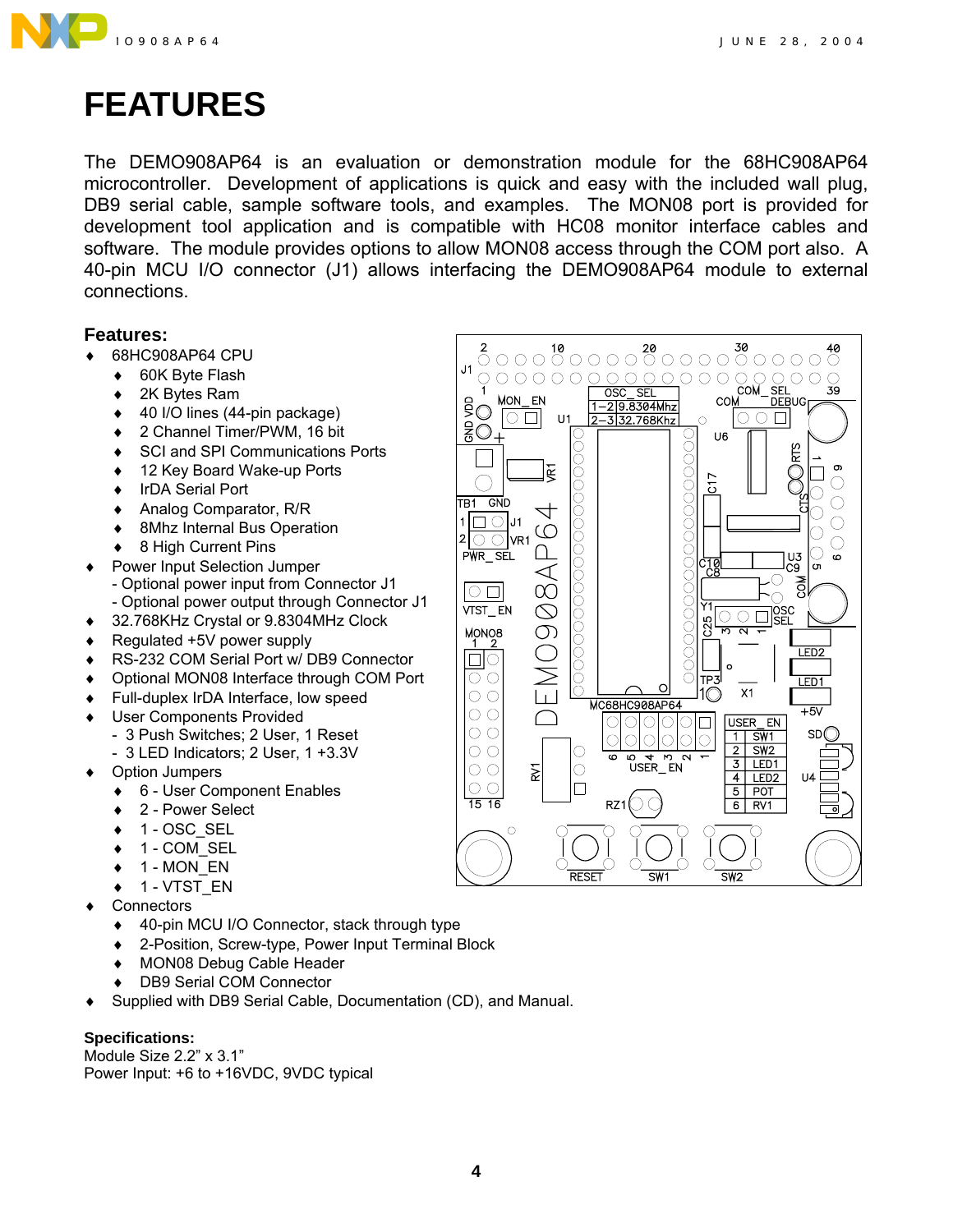

## <span id="page-4-0"></span>**Reference Documentation**

Reference documents are provided on the support CD in Acrobat Reader format.

DEMO908AP64 SCH C.pdf DEMO908AP64 Module Schematic Rev. C DEMO908AP64 UG.pdf DEMO908AP64 User Guide (this document) MC68HC908AP64/D.pdf 68HC908AP64 Device User Guide

See the HC08 Support CD provided with this board for all the documentation and support files provided.

# <span id="page-4-1"></span>**GETTING STARTED**

The DEMO908AP64 Module operates in two basic Modes, Run Mode or MON08 Debug Mode. Run Mode supports user application operation from Power On or Reset condition. MON08 Debug Mode supports the development and debug of applications via the MON08 embedded debug monitor. See the related sections below for quickly starting the module in the desired operation mode.

The Module may be operating a Demonstration (DEMO) program when shipped from the factory. If so the Module kit contents will include a Quick Start document explaining the operation of the Demonstration program. The demo program operates in RUN Mode.

No matter the operating mode, the module must be powered to operate. The +5V power indicator will only light with the module regulator powered by the input Term Block (TB1) and the PWR\_SEL option being properly configured to power the module circuits from the on-board regulator or from the VX supply and ground connections on the J1 MCU I/O connector. Refer to the PWR SEL option and J1 connector chapter for more detail on these selections.

# <span id="page-4-2"></span>**RUN MODE**

RUN Mode operates the HC08 application contained in the internal flash memory from Reset or Power On condition. Use the following settings to configure the DEMO908AP64 module for RUN Mode to get started quickly.

- 1. Configure PWR\_SEL option for input supply to power the module. If supply is via J1 connection, install module on J1 external connection in powered down condition.
- 2. Connect COM port serial communication cable between module and host if needed for the application. Launch supporting host software to for the module communication.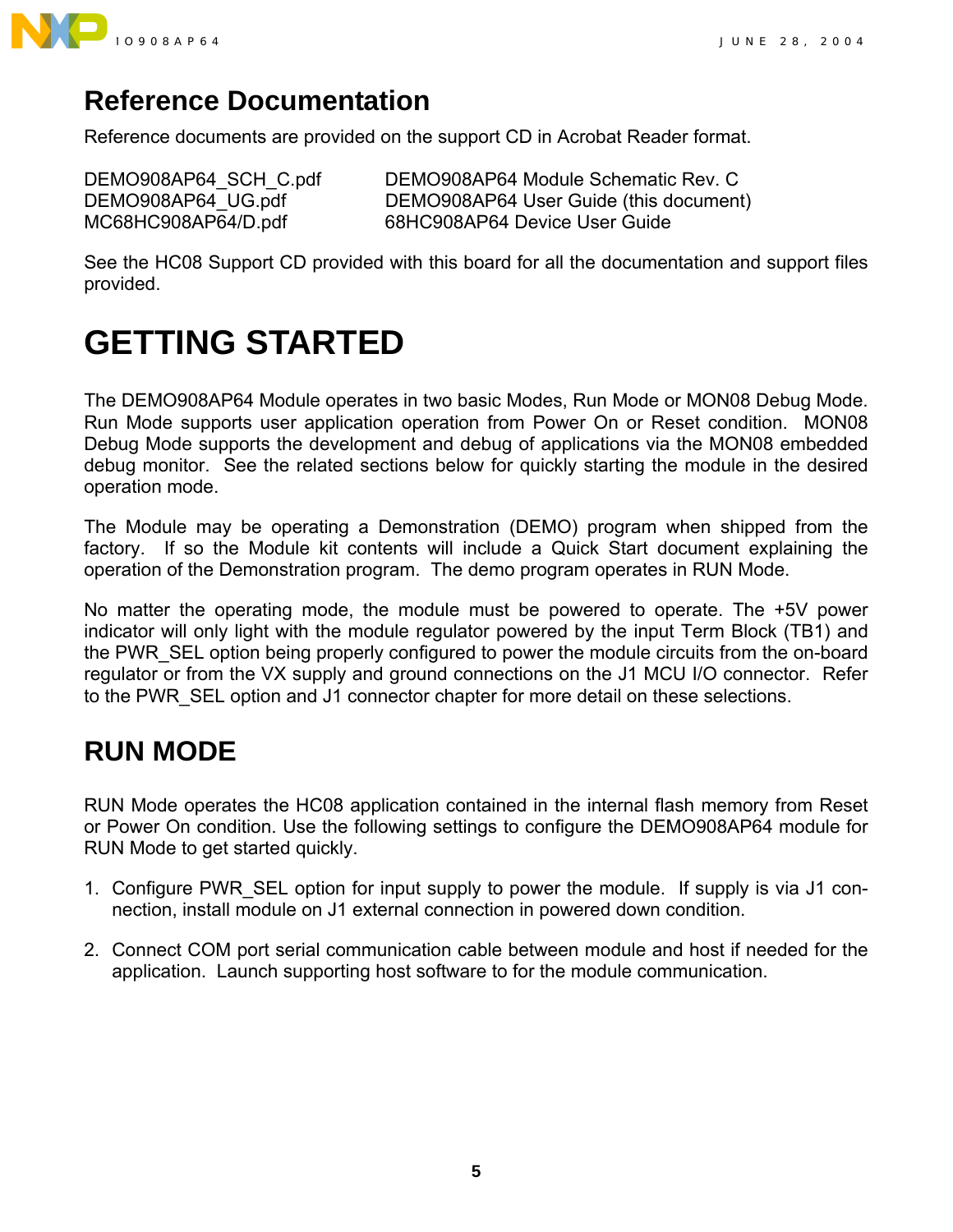

3. Set module options for RUN Mode:

| VTST EN        | Off / open / idle                                                        |
|----------------|--------------------------------------------------------------------------|
| MON EN         | Off/ open / idle                                                         |
| COM EN         | 2-3 (COM position)                                                       |
| <b>OSC SEL</b> | As needed for application operation, 32Khz Crystal<br>or 9.8304Mhz Clock |
| USER EN        | Enabled as needed for application operation                              |

4. Power On the Module. Application will begin to execute.

# <span id="page-5-0"></span>**MON08 DEBUG MODE**

MON08 Debug Mode operates the HC08 internal MON08 debug monitor from Power On. This mode is possible by setting Module options or by applying a supporting development cable on the Debug Port. For Debug cable application the MON\_EN option must be Off / open / idle and the OSC EN option should be set according to the debug cable requirements (open or clock selected). Use the following settings to configure the DEMO908AP64 module for MON08 Debug Mode via the COM port:

- 1. Configure PWR\_SEL option for input supply to power the module. If supply is via J1 connection, install module on J1 external connection in powered down condition. Note that the VTST\_EN option requires 9VDC minimum applied at TB1 to function correctly.
- 2. Connect one end of the supplied 9-pin serial cable to a free COM port on the PC. Connect the other end of the cable to the COM port connector on the DEMO908AP64 module.
- 3. Install and launch the PC Hosting software for the MON08 communication interface. This may be a C compiler with IDE and MON08 communication or another MON08 debug hosting type software.
- 4. Set the Module options for MON08 Debug Mode:

| VTST EN       | ON / Installed on both pins (required if the Reset |
|---------------|----------------------------------------------------|
|               | vector is not erased in the flash memory)          |
| <b>MON EN</b> | ON / Installed on both pins                        |
| COM EN        | 1-2 (DEBUG position)                               |
| OSC SEL       | 1-2 (9.8304Mhz Clock position)                     |
| USER EN       | Enabled as needed for application operation        |

- 5. Apply power to the module. This may be applied by TB1, J1, or Debug cable operation.
- 6. Hosting development software will establish MON08 communication now.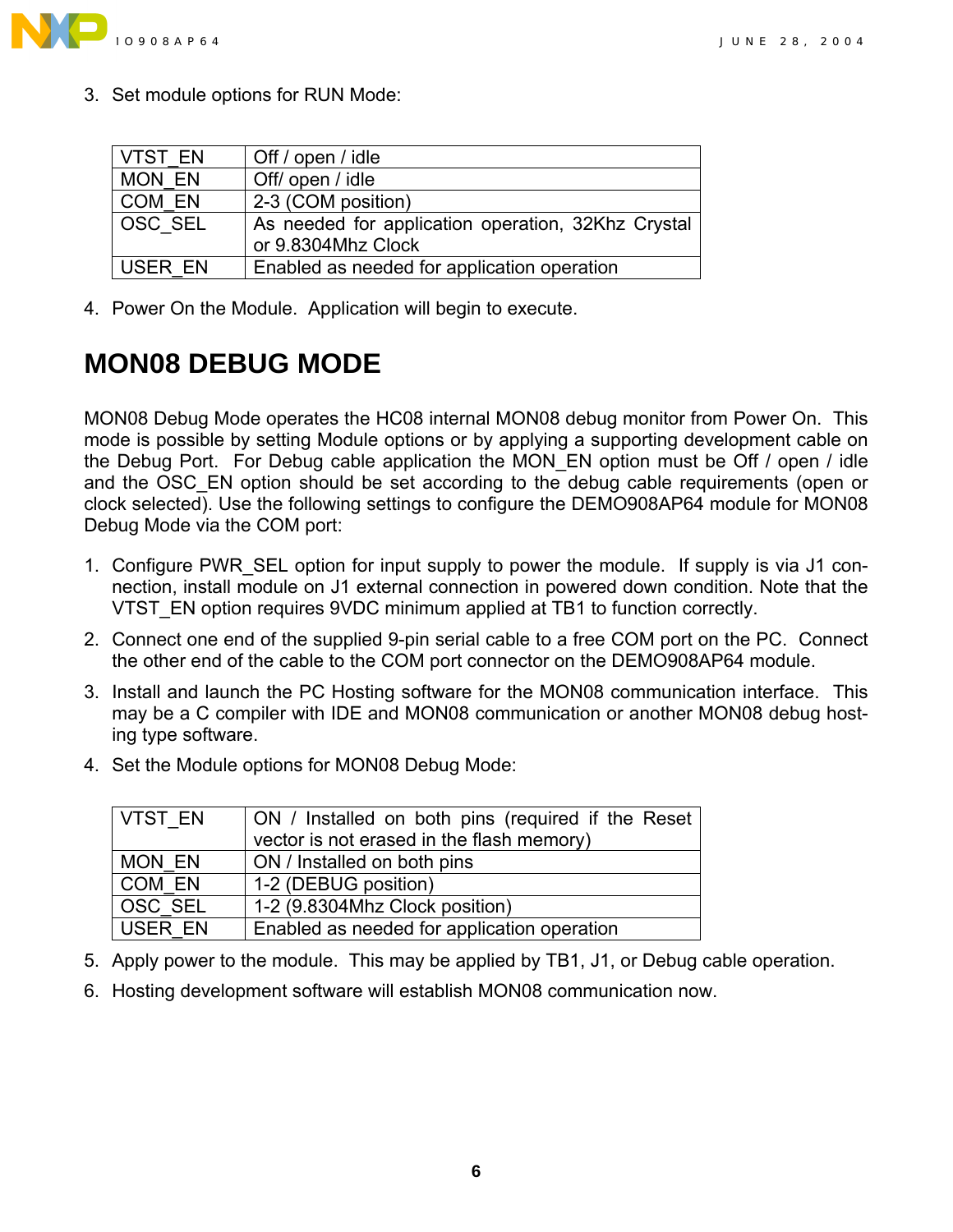

## <span id="page-6-0"></span>**Software Development**

Software development will require the use of an HC08 assembler or compiler and a host PC operating a MON08 debug interface. Supplied with this board is the Motorola MCUez HC08 assembler tools along with the Axiom MON08 IDE for Windows for Debugging and Flash programming. A demonstration or evaluation copy of a C compiler may also be provided.

A powerful source code generation tool called DriveWay™ is also provided on the support CD. This can generate C source code for the HC08 microcontroller peripherals, based on setup. See the DriveWay<sup>™</sup> readme.txt file for more information.

# <span id="page-6-1"></span>**MEMORY MAP**

| 0x0000 -                 | Direct Page Register Space.             | 96          |
|--------------------------|-----------------------------------------|-------------|
| 0x005F                   | See the 908AP64 User Manual for details | bytes       |
| 0x0060 -                 | <b>SRAM Memory space</b>                | 2K          |
| 0x085F                   | <b>Stack and Data Memory</b>            | bytes       |
| 0x 0860 -                | <b>Flash Memory</b>                     | 61K         |
| 0xFBFF                   | User application memory                 | bytes       |
| $0xFC00 -$               | <b>Utility Memory</b>                   | 975         |
| <b>OXFFCF</b>            | Status, Control, MON08 ROM              | bytes       |
| 0xFFD0-<br><b>OXFFFF</b> | <b>Vectors and Security Memory</b>      | 47<br>bytes |

**NOTE:** The memory map above generally describes the MCU Memory Map. Refer to the MC68HC908AP64 documentation for a detailed memory map.

# <span id="page-6-2"></span> **OPERATION**

The DEMO908AP64 module provides input and output features to assist in microcontroller application development. The user has access to MCU ports through connector J1. Connector J1 is a 40-position pass-through socket type connector mounted on the bottom of the module. Insertion of pin headers is possible from the top or bottom of the module. This allows stacking or connecting the module as needed. Connector J1 may be used to apply power to the module as well as RS-232 communications signals. Care must be exercised when using the MCU\_PORT to power the module, as only regulated +5V DC should be applied to this connection. The PWR SEL option also configures the module to provide regulated +5V to an external device attached to connector J1.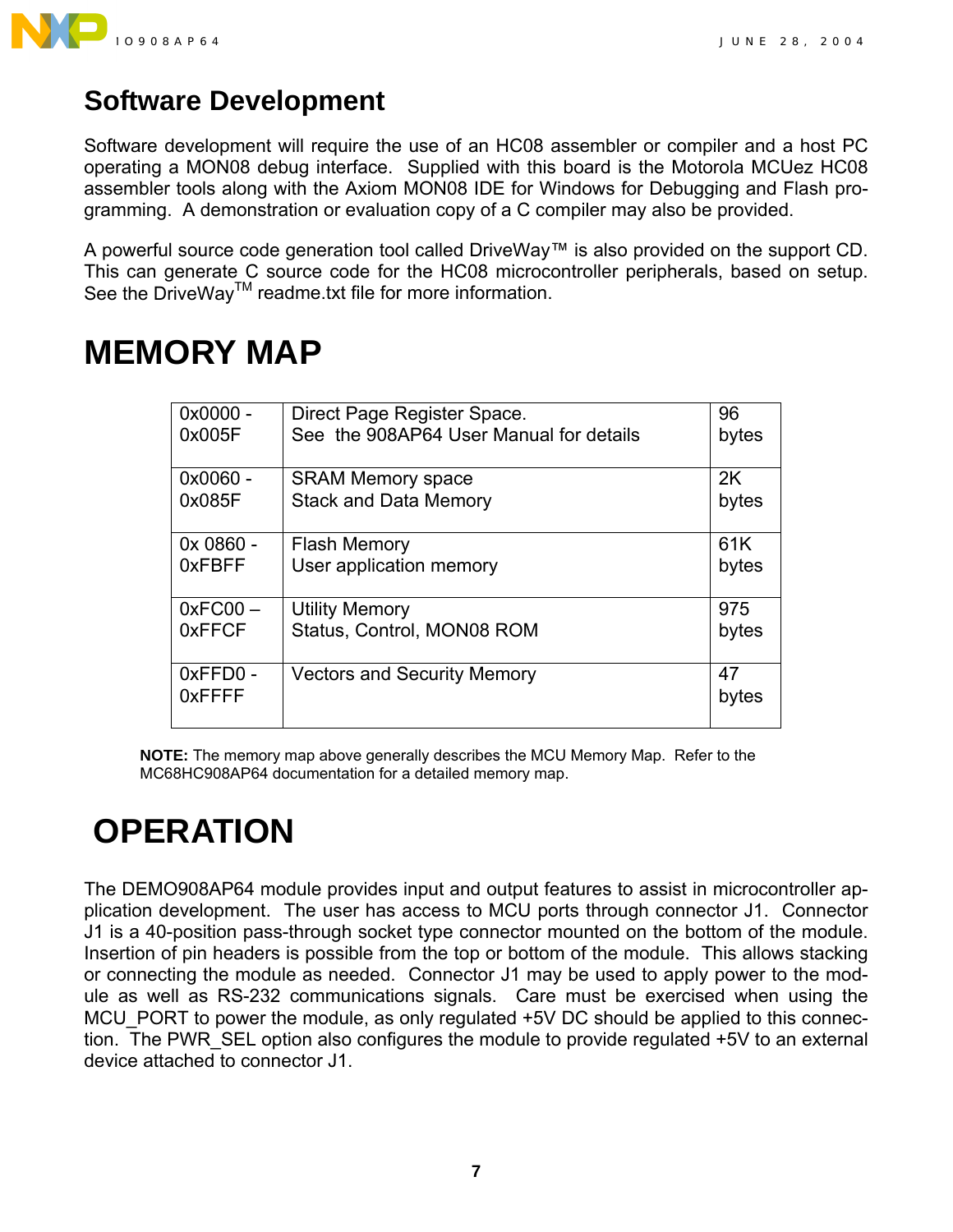

Three option jumper blocks and 3 cut-traces setup module operation. Enabling an associated option requires installing a jumper, or shunt, across the appropriate header pins so that both pins are connected via the jumper. Removing the shunt disables the associated option. A cuttrace option can be disabled by cutting the circuit trace between the cut-trace component pads with a razor knife. Install a 0805 SMT 0-ohm resistor or modification wire with a soldering iron to re-enable the option if needed.

# <span id="page-7-0"></span>**POWER SUPPLY**

Input power may be applied by external connection to a 2 position terminal block and 3.3V regulator or directly from connector J1. The input supply is selected by the PWR\_SEL option.

#### <span id="page-7-1"></span>TB1 – Terminal Block

The TB1 terminal block allows external voltage to be supplied to the module. Input voltage should be limited to +5VDC and +16VDC; +9VDC is typical. The terminal block is a 3.55mm, screw-type, connector that accepts a maximum 18 AWG wire. An on-board voltage regulator (VR1) converts the input voltage to the +3.3VDC used by the module.

#### <span id="page-7-2"></span>Figure 1: TB1 Terminal Block Connector



#### <span id="page-7-3"></span>Connector J1

Connector J1 is a 40-pin, surface-mount, socket header mounted on the bottom of the module. The connector is mounted over plated-through holes in the PCB. The socket is a pass-through type socket designed to allow header insertion from either the top or bottom. This provides maximum flexibility in connecting the module to an expansion environment or test equipment. Connector J1 provides access to all MCU signals.

Power may be supplied to the module through pins J1-1 (+V) and J1-3 (GND). Use of this option requires voltage input regulated at +3.3VDC. This input is connected directly to the module power and ground planes. Care should be exercised not to over-drive this input. J1 can also be used to source power from the on-board regulator to external modules. The PWR SEL option header determines how power is routed to and from the module.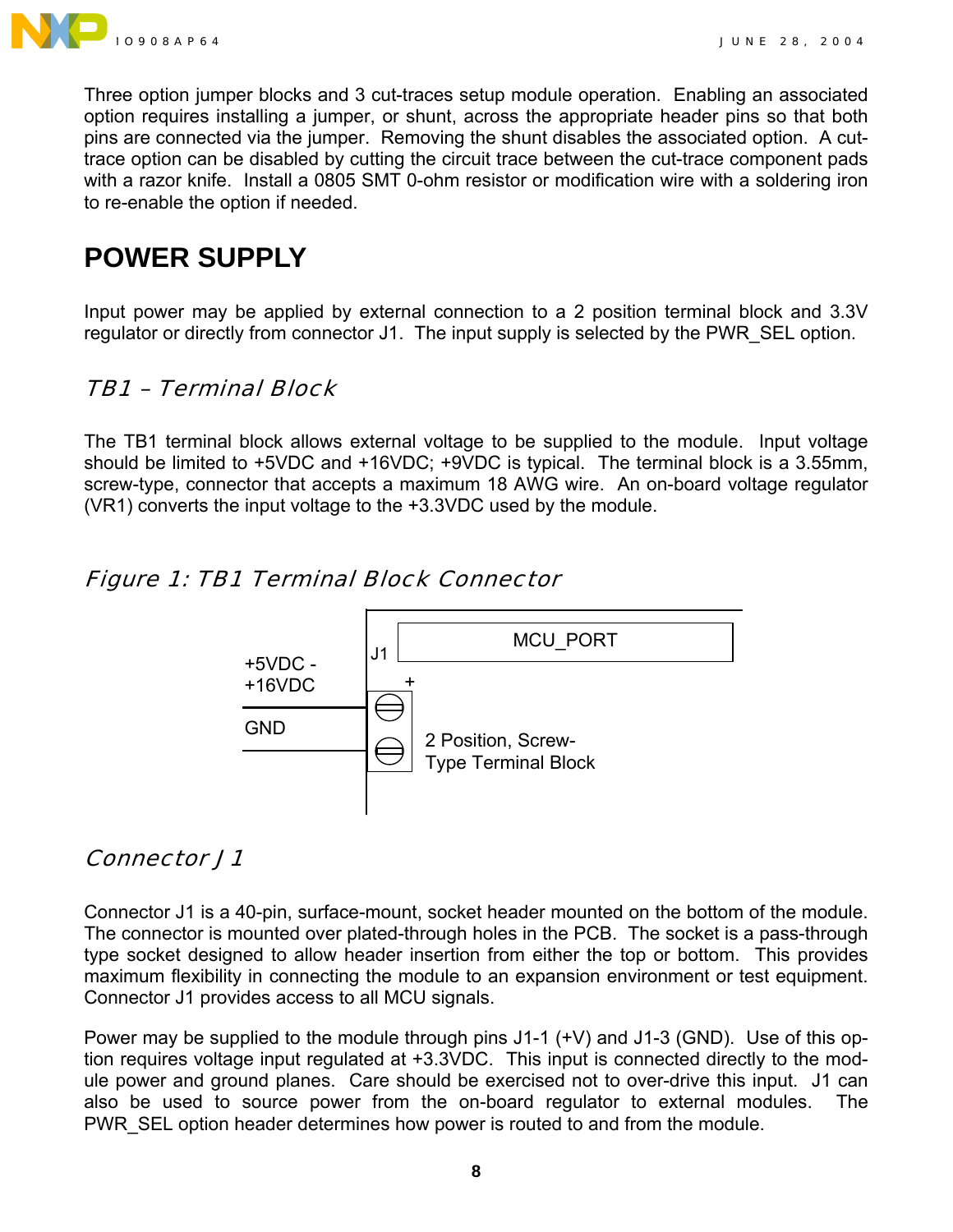

**NOTE:** Power output from the module is limited by the 250 mA maximum output of the on-board voltage regulator.

#### <span id="page-8-0"></span>PWR\_SEL Jumper

The PWR SEL jumper selects the source of power input to the module, or allows regulated +3.3VDC to be provided to J1 for use by external circuits. The module takes voltage input from the 2-position on-board voltage regulator or from the 40-pin MCU connector (J1). Power input at the terminal block must be DC voltage between +5VDC and +16VDC. Power input on the MCU connector **must be** regulated voltage between +3.0VDC and +3.3VDC. The MCU PORT connector power input allows use of batteries, or other alternate sources, to power the module.

**CAUTION:** Module damage may occur if the MCU\_PORT power input pin (J1-1) is over-driven.

The PWR\_SEL option jumper provides 3 possible configurations; source power from the PWR connector, source power from J1, or source power from PWR and supply power to J1. The figures below show the settings for each configuration.

#### <span id="page-8-1"></span>Figure 2: PWR\_SEL Jumper Settings



Module powered from external +3.0VDC - +3.3VDC input connected to J1-1 (+) and J1-3 (-)



Module powered from external +5VDC - +16VDC connected to TB1 Terminal Block. J1-1 is open or not connected.



Module powered from external +5VDC - +16VDC connected to TB1 Terminal Block. Module provides +3.3VDC output (up to 50 mA) at pin J1 for use by external circuits.

**NOTE:** Power output from the module is limited by the 250 mA maximum output of the on-board voltage regulator.

## <span id="page-8-2"></span>**Reset Switch**

The RESET switch provides a method to apply an asynchronous reset to the module. Pressing the RESET switch applies a low voltage level to the RST\* input. A resistor tied to the high voltage rail prevents spurious RESET input to the MCU. A capacitor tied to ground holds the signal line low for a sufficient amount of time.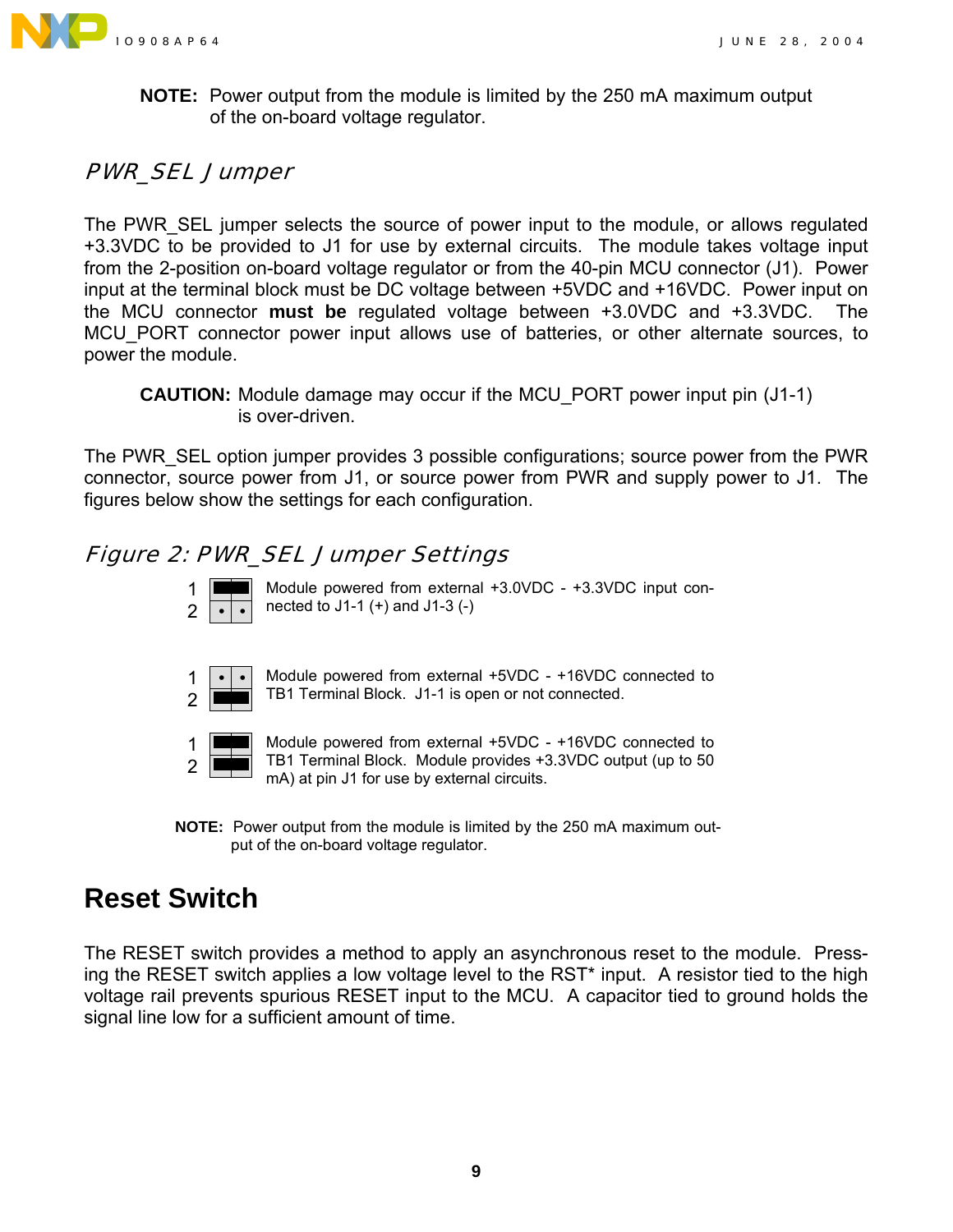

# <span id="page-9-0"></span>**Timing**

The DEMO908AP64 provides two timing sources. A 9.8304 MHz clock oscillator, at X1, supports debug monitor operation. A 32.768 kHz crystal oscillator at Y1 provides the base operating frequency to the MCU for normal operation. The user should refer to the HC08 device user manual for information on frequency selection. The OSC SEL jumper selects the timing input source.

#### <span id="page-9-1"></span>Figure 3: OSC\_SEL Jumper Settings



# <span id="page-9-2"></span>**RS-232 Communications**

The DEMO908AP64 module provides a single SCI communications port. This port is connected to the MCU\_PORT connector and to the COM connector. An RS-232 translator (U3) provides RS-232 signal level to TTL/CMOS logic level translation on the COM port. Signals TXD and RXD are routed between the transceiver and the MCU. These signals are also routed to connector J1. RS-232 communication signals input on J1 must be TTL/CMOS logic levels; no translation support is provided through this path. The transceiver output may also be driven off-module if a suitably interface is used. As added development support, hardware flow control signals RTS and CTS are available on the logic side of U3. These signals are routed to vias located near the transceiver (U3). RTS has been biased properly to support 2 wire RS-232 communications.

Use of the J1 connector to input RS-232 signals requires disabling the on-board RS-232 transceiver to prevent signal corruption. Disabling the on-board transceiver is accomplished by removing the COM SEL jumper. Details on the COM SEL jumper are shown in the table below.

| <b>HC08 Port</b> | <b>COM Signal</b> | <b>PORT</b><br><b>I/O</b><br><b>Connector</b> |
|------------------|-------------------|-----------------------------------------------|
| PTB2/TXD         | <b>TXD OUT</b>    | $.11 - 5$                                     |
| PTB3/RXD         | RXD IN            | J1-7                                          |

<span id="page-9-3"></span>Table 2: COM Connections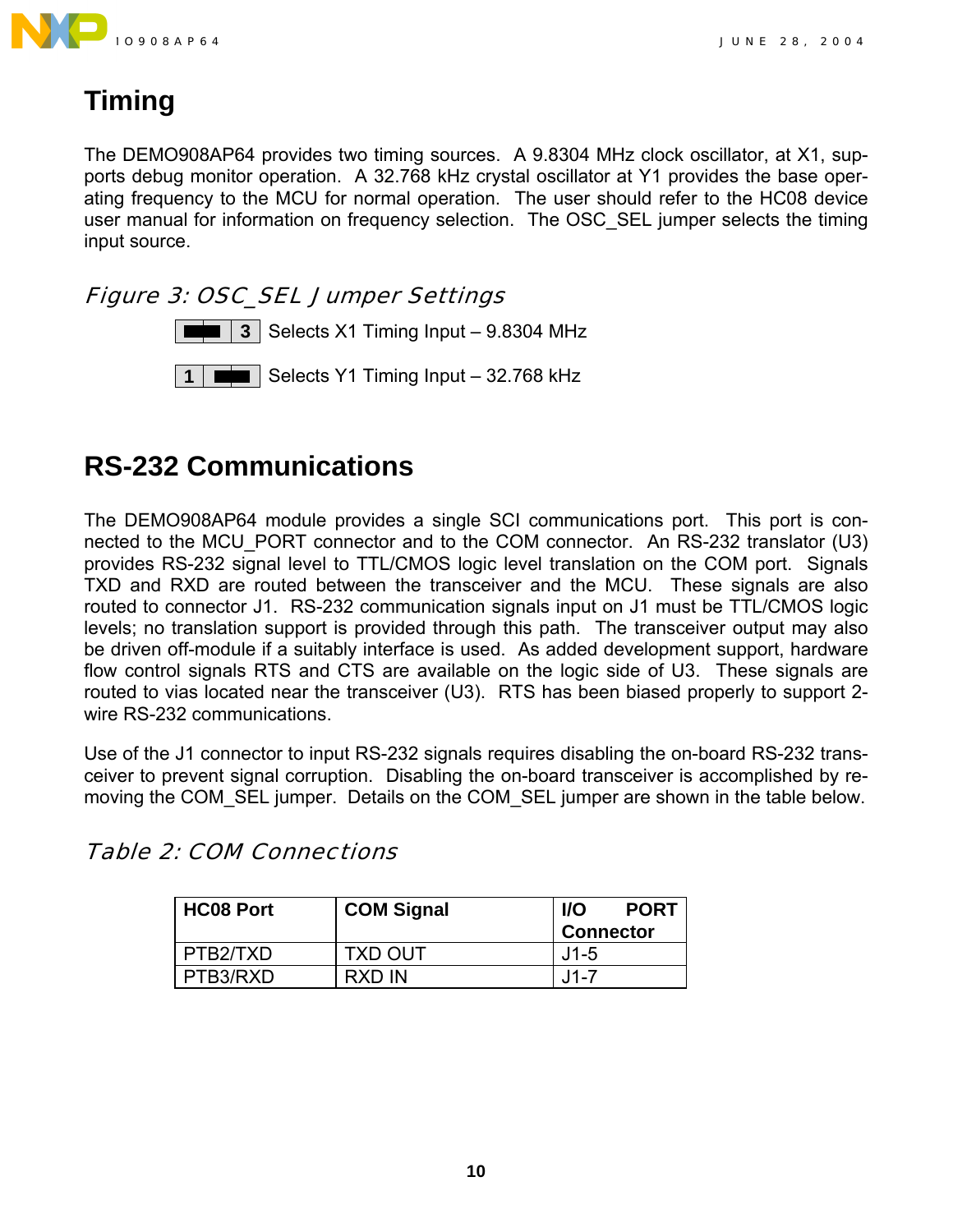

#### <span id="page-10-0"></span>COM Connector

A standard 9-pin Dsub connector provides external connections for the SCI port. The SCI port provide an alternate interface for use with the MON08 monitor. Component U3 provides RS-232 translation services. The figure below details the DB9 connector.

#### <span id="page-10-1"></span>Figure 4: COM Connector



Female DB9 connector that interfaces to the HC08 internal SCI1 serial port via the U2 RS232 transceiver. It provides simple 2 wire asynchronous serial communications without flow control. Flow control is provided at test points on the module.

**Pins 1, 4, and 6 are connected together for status NULL to the host.**

The communications mode of the COM port is determined by the COM\_SEL jumper. This 3 pin jumper allows the user to select between SCI serial communications and single-wire MON08 communications.

#### <span id="page-10-2"></span>Figure 5: COM\_SEL Jumper Settings



**3** Selects MON08 Port PTA0 Communications on COM



**1** Selects SCI Port Communications on COM

# <span id="page-10-3"></span>**Single-Wire MON08 Communications**

The module provides MON08 access through the COM connector. MON08 on the COM port is enabled by the COM\_SEL, the MON\_EN, OSC\_SEL, and VTST\_EN option jumpers. This allows MON08 debugging without the expense of a  $3^{rd}$ -party MON08 pod. The table above shows the selection settings for the COM\_SEL jumper. See the MON08 Debug Mode section for more details.

#### <span id="page-10-4"></span>Figure 6: MON\_EN Jumper Setting



ON MON08 Monitor Mode Enabled



**2** OFF MON08 Monitor Mode Disabled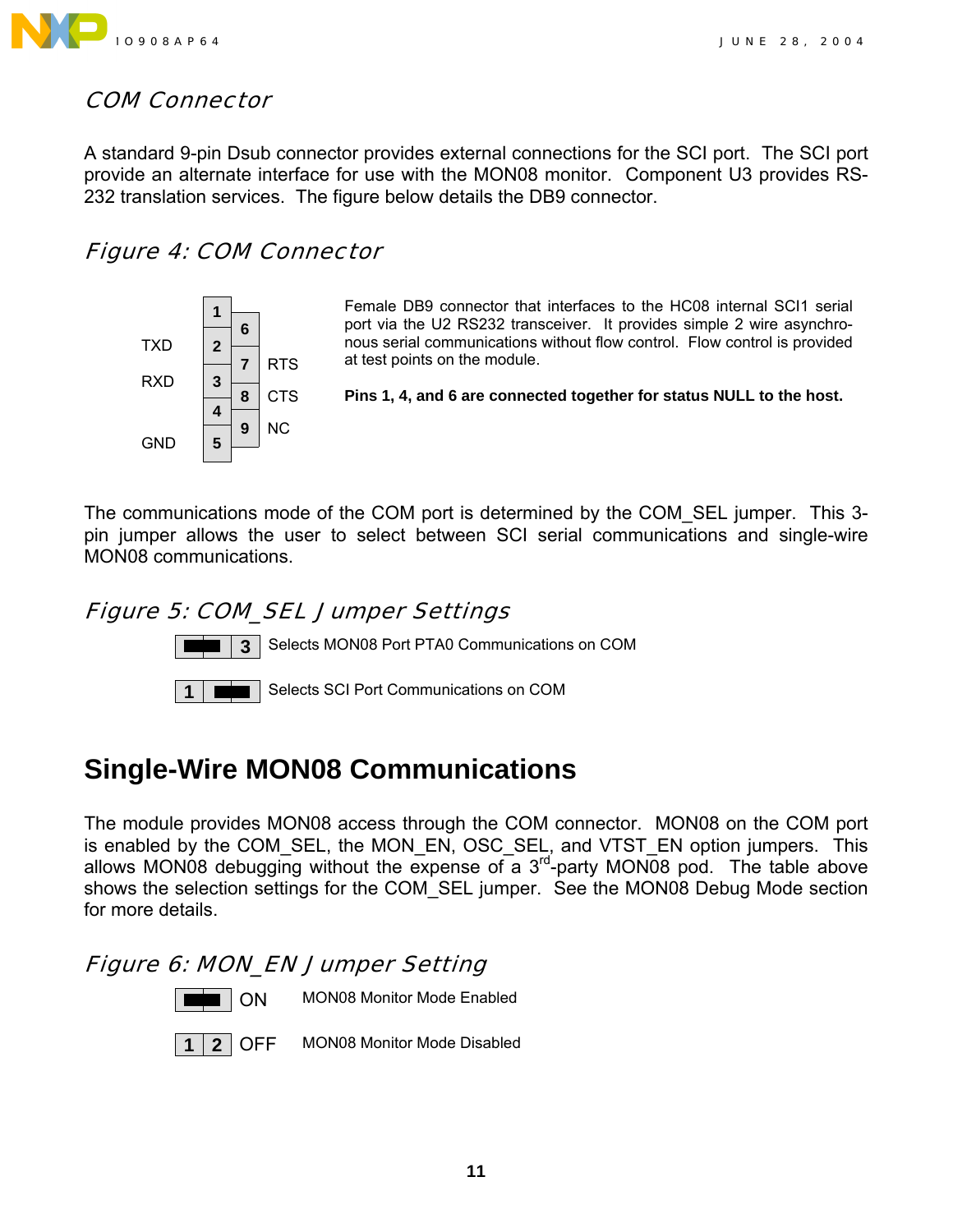

#### <span id="page-11-0"></span>VTST\_EN

The VTST EN jumper enables the voltage level necessary to place the MCU in MON08 monitor mode. An 8.2V zener diode at D1 sets the appropriate voltage level on the MCU IRQ\* signal line. When using the MON08 monitor mode, the input voltage on TB1 must be 9VDC minimum.

#### <span id="page-11-1"></span>Figure 7: VTST\_EN Jumper Setting



 $\blacksquare$   $\blacksquare$  ON  $\blacksquare$  IRQ\* signal line set to 8.2V. MON08 monitor mode force entry enabled.

**1 2** OFF IRQ\* signal line pulled up to  $V_{DD}$ . MON08 monitor mode available if Reset vector is erased.

The following table details the settings necessary to configure the MCU for MON08 monitor mode operation via the COM port.

#### <span id="page-11-2"></span>Figure 8: Single-Wire MON08 Setup



**NOTE**: To utilize the single-wire MON08 monitor mode, the input voltage must exceed 9.0VDC.

## <span id="page-11-3"></span>**USER Components**

The DEMO908AP64 provides 2 user push switches, 2 LED indicators, a potentiometer, and photocell circuit for user application. To isolate assigned I/O ports from these features, the USER EN option is provided.

#### <span id="page-11-4"></span>Table 3: User EN Option Settings

| Jumper | <b>On</b>               | Off                      | <b>MCU PORT</b> |
|--------|-------------------------|--------------------------|-----------------|
| User 1 | Enable SW1              | Disable SW1              | PTD0 (U1-3)     |
| User 2 | Enable SW2              | Disable SW2              | PTD1 (U1-2)     |
| User 3 | Enable LED1             | Disable LED1             | PTB4 (U1-13)    |
| User 4 | Enable LED <sub>2</sub> | Disable LED <sub>2</sub> | PTB5 (U1-8)     |
| User 5 | Enable RV1              | Disable RV1              | PTA4 (U1-29)    |
| User 6 | Enable RZ1              | Disable RZ1              | PTA5 (U1-28)    |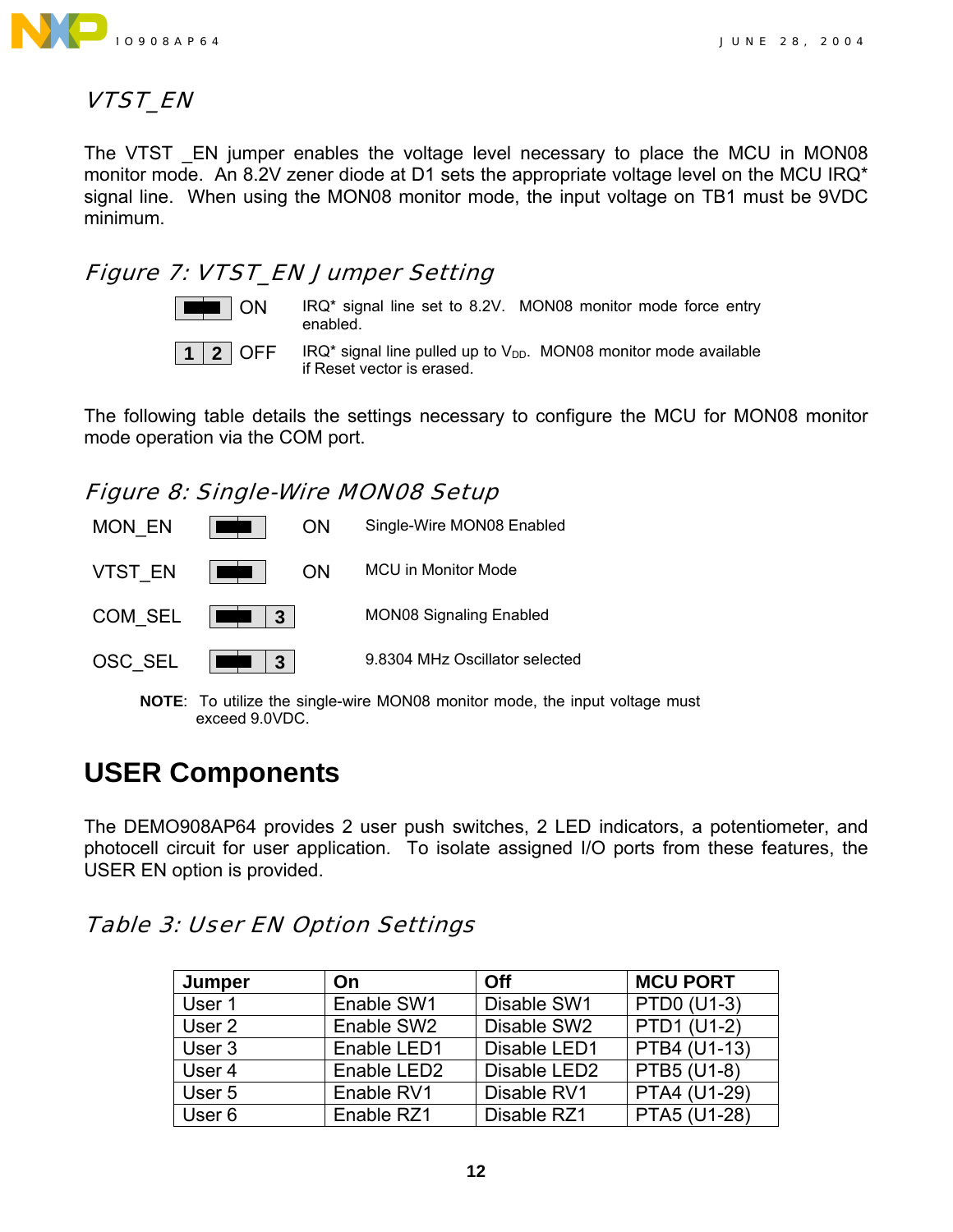

#### <span id="page-12-0"></span>SW1 and SW2 Pushbutton Switches

Two push button switches provide momentary active low input for user applications. Switches SW1 and SW2 are enabled to the HC08 I/O ports by the USER option bank. SW1 and SW2 provide input to HC08 I/O ports PTD0/KBI0 and PTD1/KBI1 respectively.

#### <span id="page-12-1"></span>LED1 and LED2 Indicators

Indicators LED1 and LED2 are enabled from HC08 I/O ports by the USER EN option. The LED indicators are active low and will illuminate when a logic low (0 value) signal is driven from the respective MCU I/O port. MCU ports PTB4/T1CH0 and PTB5/T1CH1 drive LED1 and LED2 respectively.

#### <span id="page-12-2"></span>RV1 Potentiometer

A 5k  $\Omega$ , thumb-wheel potentiometer at RV1 provides variable resistance output for user applications. The device provides a 0 to VDD (+5V typically) output to the PTA4/ADC4 input when enabled.

#### <span id="page-12-3"></span>RZ1 Photocell

RZ1 is visible light sensitive photocell with an amplifying OPAMP circuit that provides a variable voltage output for user applications. Circuit output voltage of .5V to VDD typically and is inversely proportional to light intensity on the surface of the RZ1 device (VDD = Dark). When enabled the circuit output voltage is provided to MCU port PTA5/ADC5 input for user application.

## <span id="page-12-4"></span>**Infrared Transceiver**

A IRDA serial infrared transceiver at U4 supports infrared serial communications of 2.4K – 115.2 Kbps to a typical distance of 1 meter. The transceiver (ZHX1010) combines an infrared emitting diode (IRED), a PIN photodiode detector, a digital AC coupled IRLED driver, and a receiver/decoder with noise discrimination circuitry in a single, miniature package.

The IRDA transceiver connects to the MCU I/O signals PTC7/SCRXD and PTC6/SCTXD. Both signals are also available at connector J1. The IRDA transceiver may be removed from the MCU I/O connections by opening cut-traces CT2 and CT3. The cut-traces maybe restored by installing a 0805 SMT 0 ohm resistor or wire modification with a solder iron.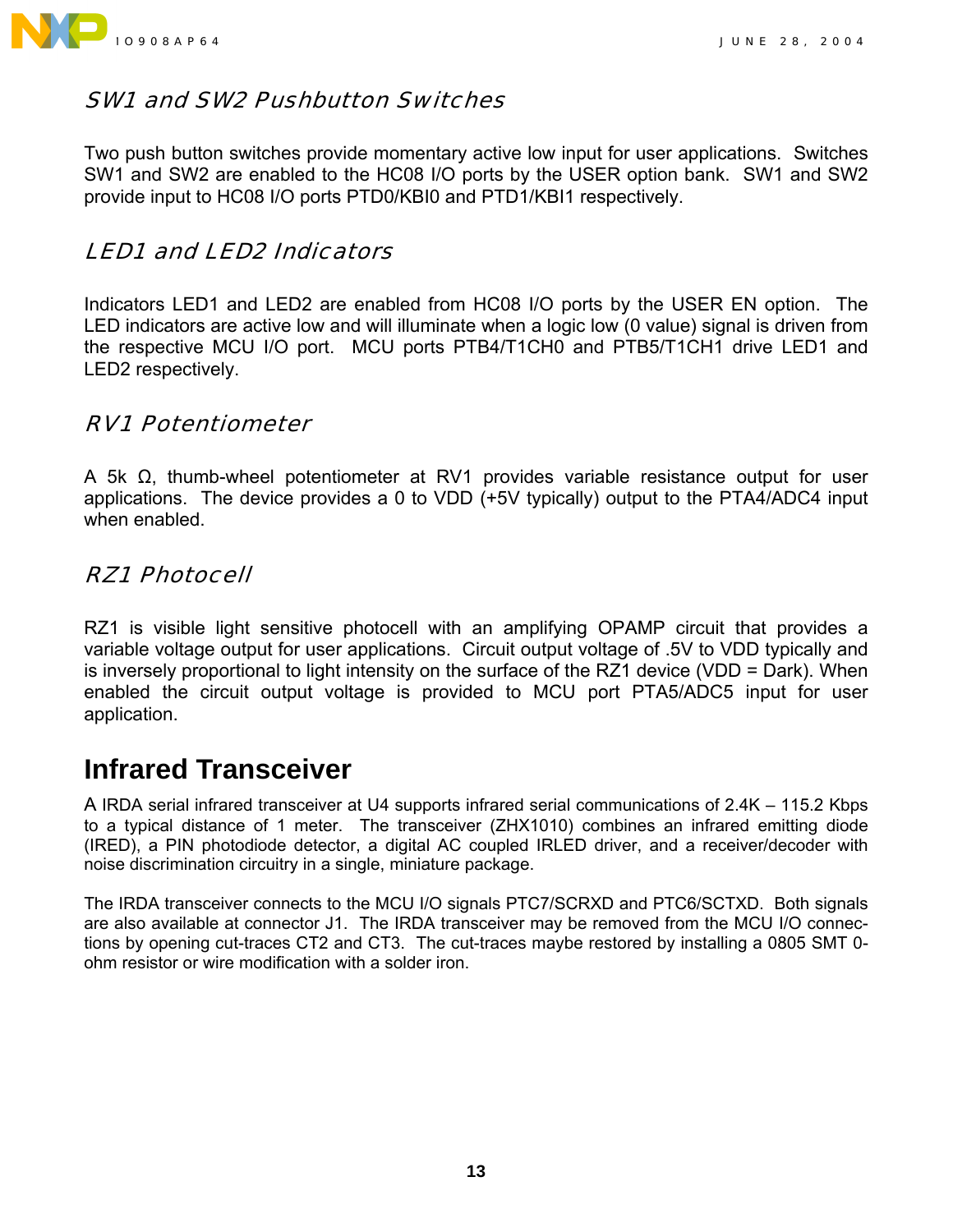

<span id="page-13-0"></span>

## <span id="page-13-1"></span>**I/O PORT CONNECTORS**

#### <span id="page-13-2"></span>MON08 PORT

The MON08 port is a 16-pin header compatible with a Motorola MON08 Monitor Mode Pod. This allows the connection of a background debugger for software development, programming, and debugging in real-time without using HC08 I/O resources.



See the HC08 Reference Manual for complete MON08 documentation

#### <span id="page-13-3"></span>MCU I/O Port Connector

This port connector provides access to DEMO908AP64 I/O signals.

| VX         | 1  | $\mathbf{2}$ | IRQ1*      |
|------------|----|--------------|------------|
| GND        | 3  | 4            | RST*       |
| PTB2/TXD   | 5  | 6            |            |
| PTB3/RXD   | 7  | 8            |            |
| PTD0/KBI0  | 9  | 10           | PTA0/ADC0  |
| PTD1/KBI1  | 11 | 12           | PTA1/ADC1  |
| PTB4/T1CH0 | 13 | 14           | PTA2/ADC2  |
| PTB5/T1CH1 | 15 | 16           | PTA3/ADC3  |
| PTC3/MOSI  | 17 | 18           | PTA4/ADC4  |
| PTC2/MISO  | 19 | 20           | PTA5/ADC5  |
| PTC5/SPSCK | 21 | 22           | PTA6/ADC6  |
| PTC6/SS*   | 23 | 24           | PTA7/ADC7  |
| PTD1/KBI2  | 25 | 26           | PTB0/SDA   |
| PTD3/KBI3  | 27 | 28           | PTB1/SCL   |
| PTD4/KBI4  | 29 | 30           | PTD6/KBI6  |
| PTD5/KBI5  | 31 | 32           | PTD7/KBI7  |
|            | 33 | 34           | PTB6/T2CH0 |
|            | 35 | 36           | PTB7/T2CH1 |
|            | 37 | 38           | PTC7/SCRXD |
|            | 39 | 40           | PTC6/SCTXD |
|            |    |              |            |

Note: All user component signals are available at connector J1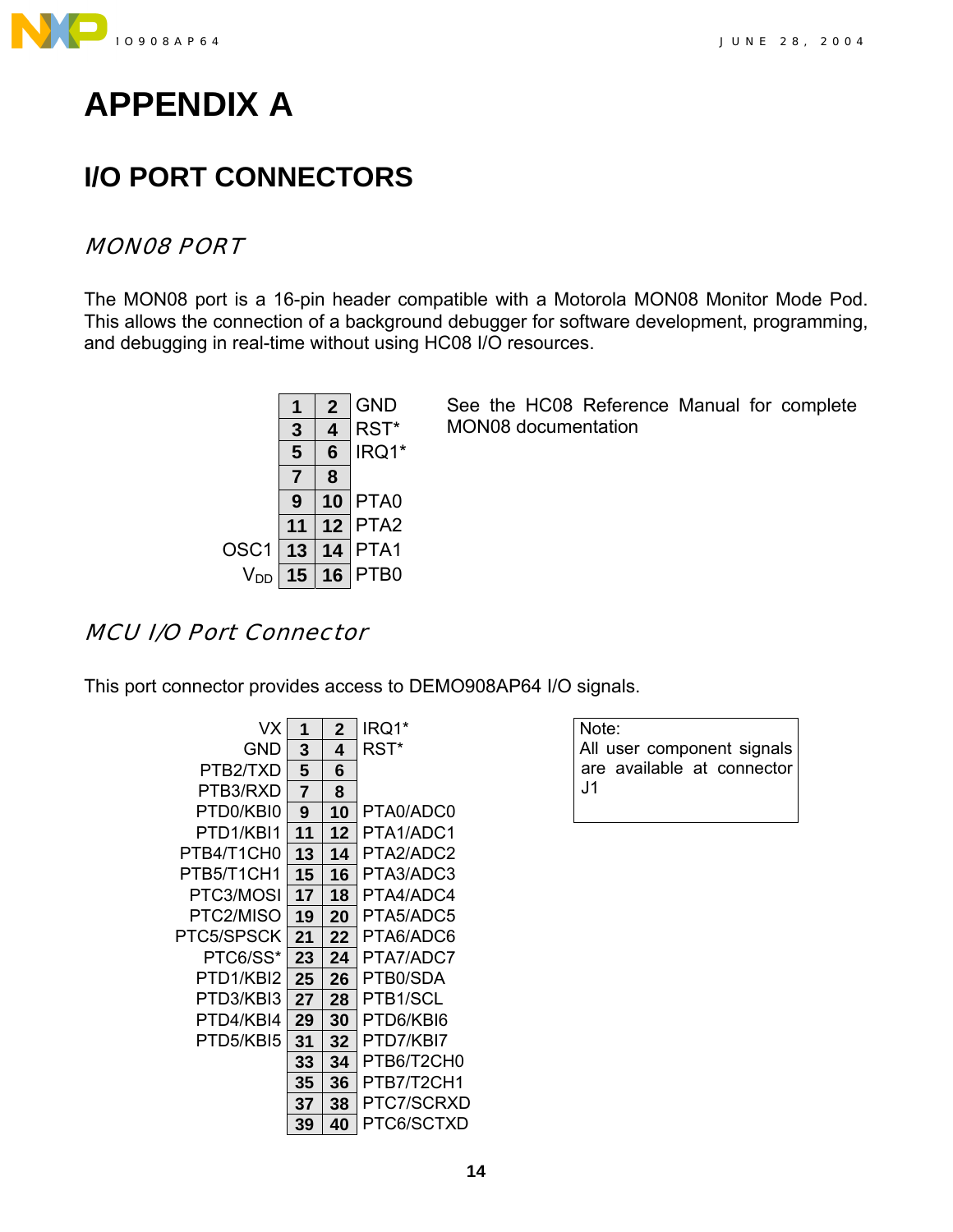

<span id="page-14-0"></span>

# <span id="page-14-1"></span>**Mechanical Details**